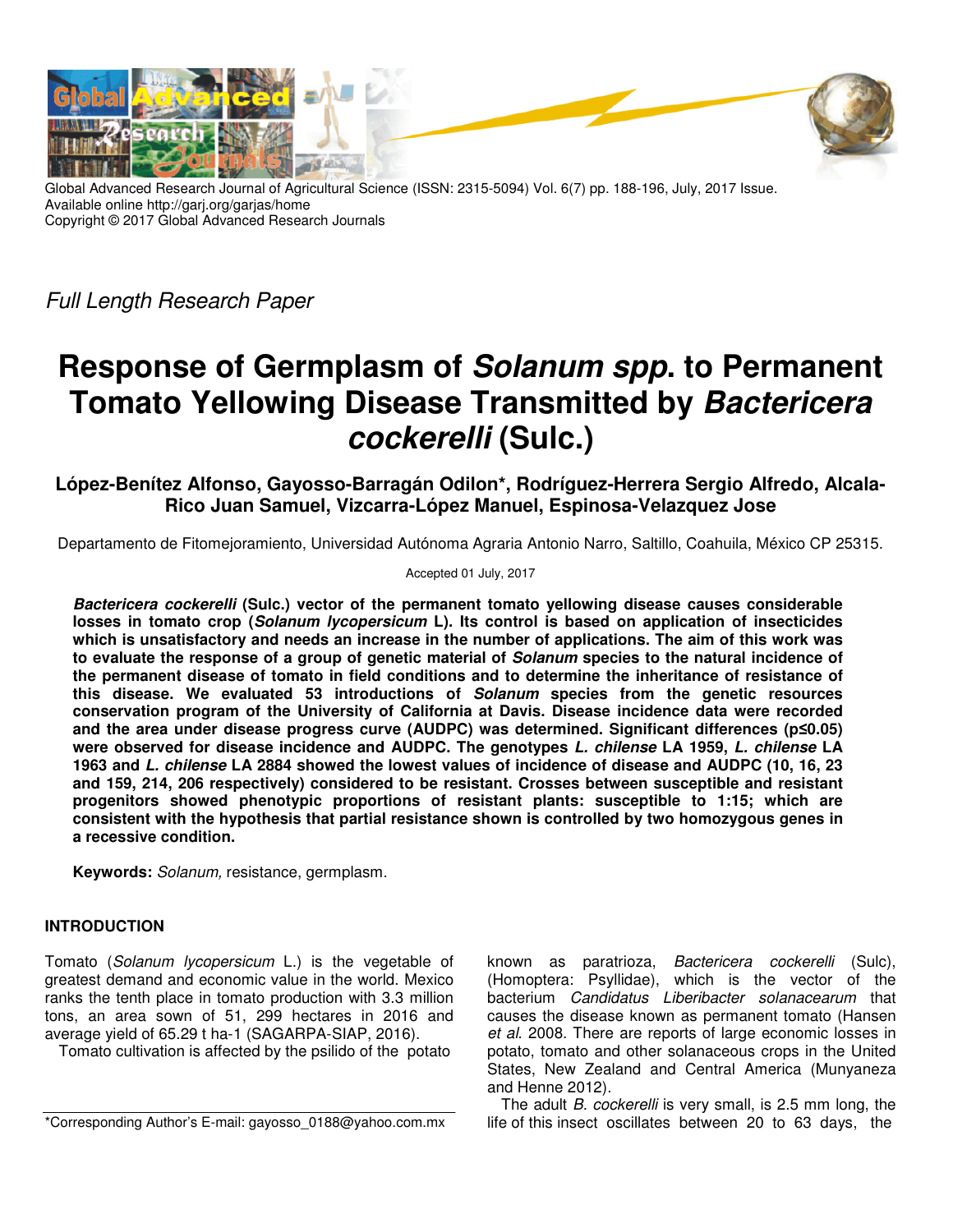female lives twice as long as the male. The female can lay 300 to 500 eggs throughout her life (Yang and Liu 2009). The eggs of B. cockerelli are placed mainly on the edges and in the lower part of the leaf, which hatch in a period of 3 to 7 days after egg-position (Abdullah 2008).

B. cockerelli causes direct damage to host plants such as sap extraction, injection of toxins by feeding nymphs and the secretion of honey, and consequently the growth of fungi (fumaginas) which obstruct the process of photosynthesis (Hodkinson 2009), however, the importance of indirect damage is due to the transmission of prokaryotes and phytoplasm (Garzón et al., 2005).

The control of B. cockerelli is currently carried out with insecticide applications (Guenthner et al., 2012, Prager et al., 2013), but it has been shown that psyllids develop resistance to insecticides due to high fecundity and short times of incubation. Therefore, alternative strategies to limit the impact of psyllid on tomato and its associated diseases should be considered.

In the search for resistance sources, Deguang and Trumble (2005) evaluated the response of B. cockerelli to Shady Lady, Yellow Pear, 7718VFN, QualiT 21 tomato lines, and wild strain PI134417, and cultivars showed variable resistance; PI 134417 was the most resistant line tested with significantly reduced rates of development and survival.

The Mi-1.2 gene derived from Solanum peruvianum and incorporated into commercial isogenic tomato cultivars, besides conferring resistance to three different species of suckers, aphid, white mosquito and nematodes, confers resistance to B. cockerelli (Casteel et al., 2006). Particularly for tomato cultivation, this association B. cockerelli-phytoplasm has become a threat to all the producing areas of this vegetable.

The objective of this work was to evaluate the response of a group of genetic material of Solanum species to the natural incidence of the permanent disease of tomato in field conditions and to determine the inheritance of resistance.

### **MATERIAL AND METHODS**

The work was carried out under field conditions, in Universidad Autónoma Agraria Antonio Narro, Buenavista, Saltillo, Coahuila, México in the spring-summer agricultural cycle in 2012 and 2013 respectively.

The genetic material evaluated was a group of 53 introductions of Solanum species from the genetic resources conservation program of the University of California at Davis, which originating from Mexico, USA and other South American countries (Table 1).

Planting of the genetic material was done in trays with 200 cavities containing a commercial substrate mixture Peat-moss and sterile forest soil, depositing in each cell

two seeds by genetic material. The plants were placed in greenhouse until their field transplant, where two rows of each material of five meters of length were established with a space between furrows of 1.5 m and a distance between plants of 0.30 m. A randomized complete block experimental design with three replicates was used.

Fertilization was carried out with a prepared solution of 200 L of water containing 84 g of potassium sulphate, 84 g magnesium sulphate, 28 g ammonium sulphate, 14 g urea, 280 g calcium nitrate, 28 g manganese sulfate, 28 g ammonium phosphate, 20 g Kelatex 9% Zn, 28 g iron chelate and 2 g borax.

The evaluated parameter was incidence of disease in percentage of diseased plants in the two years. Once the first symptoms of the disease were presented, it was started with the weekly registration for the next five weeks. With disease incidence data, the area under disease progress curve (AUDPC) was determined to know the progression of the disease and the resistance or susceptibility response of the evaluated materials through the spring-summer cycles in the two years, using the following model proposed by Simko and Hans (2012).

$$
ABCDE = \sum_{i=1}^{n} \left\{ \left( \frac{y_{i+1} + y_i}{2} \right) (t_{i+1} - t_i) \right\}
$$

Where:  $y_i$  is the proportion of the disease in the *i*-th observation;  $T$  (i + 1) - ti is the time between two observations; is the *i-th* of observation, and n is the total number of observations.

**Inheritance of resistance**. During 2012, three response levels were identified in materials used, considering them as resistant, moderately resistant and susceptible. These materials, in general terms, responded in the same way to the disease in the year 2013.

Following the methodology proposed by Argerich and Gaviola (1995) crosses of materials were made with three levels of resistance: susceptible by susceptible, susceptible by moderately resistant, resistant by resistant and resistant by susceptible.  $F_1$  seed resulting from direct crosses was planted in a greenhouse and subsequently transplanted to field to harvest seed  $F<sub>2</sub>$ .

Seed  $F_2$ ,  $F_1$  and progenitors were planted and transplanted into field. Symptoms of the disease were observed in parents and in some plants of the  $F_1$  and  $F_2$  generations. A single evaluation was performed 40 days after transplantation.

For the analysis of the phenotypic proportions of the  $F_1$  and  $F<sub>2</sub>$  generations, adjustment tests were performed, considering different gene segregation relationships for resistance to permanent disease of tomato, accepting the hypothetical segregation relation with the best fit between the expected proportions and the observed, with a level of significance of 5%.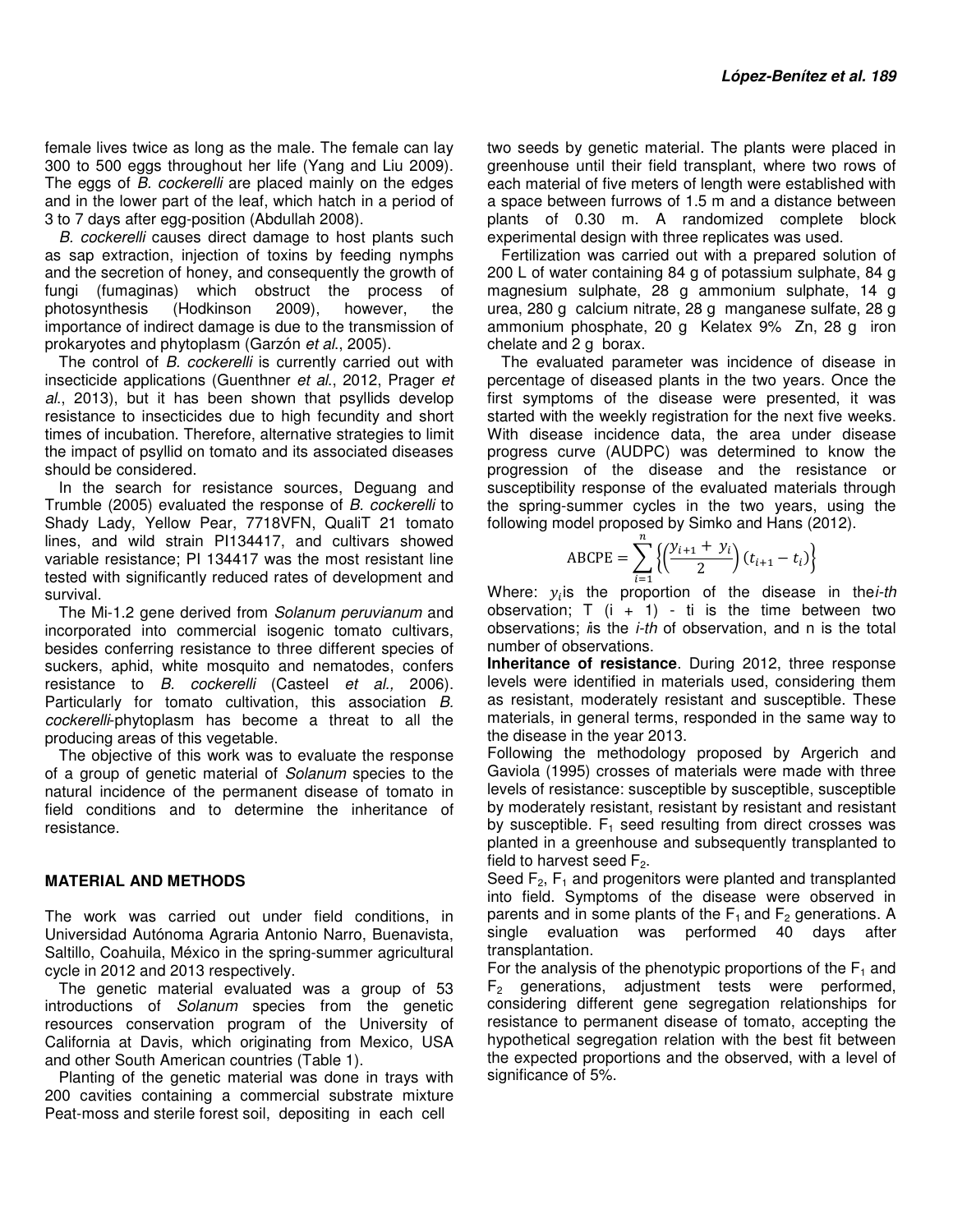**Table 1.** Lycopersicon germplasm evaluated for resistance tomato psyllid yellowing disease in the field under natural incidence of the vector Bactericera cockerelli in the cycles of the spring-summer crop 2012 and 2013.

|                         | <b>Cultivars and species</b>  | Key PCRG-UC1                       | Origin         |
|-------------------------|-------------------------------|------------------------------------|----------------|
| $\mathbf{1}$            | L. esculentum <sup>3</sup>    | LA395 (94L6501)                    | Peru           |
| $\overline{c}$          | L. esculentum <sup>3</sup>    | LA113 (91L5355)                    | Peru           |
| 3                       | L. esculentum <sup>3</sup>    | LA473 (90L3543                     | Peru           |
| $\overline{\mathbf{4}}$ | $L.$ esculentum $3$           | LA477 (86L9441)                    | Peru           |
| 5                       | $L.$ esculentum $3$           | LA404 (90L335)                     | Peru           |
| 6                       | L. esculentum <sup>3</sup>    | LA134 (90L3516)                    | Peru           |
| $\overline{7}$          | L. esculentum <sup>3</sup>    | LA126 (90L3515)                    | Ecuador        |
| 8                       | L. esculentum <sup>3</sup>    | LA1251 (90L3575)                   | Ecuador        |
| 9                       | L. esculentum <sup>3</sup>    | LA409 (90L3536)                    | Ecuador        |
| 10                      | L. esculentum <sup>3</sup>    | LA1021 (84L6594-1,2)               |                |
| 11                      | L. esculentum <sup>3</sup>    | LA146 (91L5356)                    | México         |
| 12                      | L. esculentum <sup>3</sup>    | LA468 (83L4649)                    | Chile          |
| 13                      | L. esculentum <sup>3</sup>    | LA466 (83L4-48)                    | Chile          |
| 14                      | L. esculentum <sup>3</sup>    | LA358 (90L3531)                    | Colombia       |
| 15                      | L. esculentum <sup>3</sup>    | LA172 (84L6491-4)                  | <b>Bolivia</b> |
| 16                      | $L$ esculentum <sup>3</sup>   | LA1162 (89L2530)                   |                |
| 17                      | L. esculentum <sup>3</sup>    | LA147 (90L3518)                    | Honduras       |
| 18                      | L. esculentum cv. Edkawi      | LA2711 (86L9489)                   | Egipto         |
| 19                      | L. esculentum cv. Malintkalol | LA3120 (91L5342)                   |                |
| 20                      | L. esculentum cv. 204         | LA3130 (91L5425)                   | <b>USA</b>     |
| 21                      | L. esculentum cv. Motelle     | LA2823 (87L0382)                   |                |
| 22                      | L. esculentum cv. Saladette   | LA2662 (88L1368)                   |                |
| 23                      | L.esculentum cv Nagcarlang    | LA2661 (85L8310)                   |                |
| 24                      | L. esculentum. cv N.Y.        | LA2009 (93L8812)                   |                |
| 25                      | L. peruvianumhumifusum        | LA 385 (78L488) <sup>2</sup>       | Peru           |
| 26                      | L. peruvianum                 | LA111 (84L27104) <sup>2</sup>      | Peru           |
| 27                      | L. peruvianum                 | LA462(79L4445-4449) <sup>2</sup>   | Chile          |
| 28                      | L. peruvianumglandulosa       | LA1292 (91L5792) <sup>2</sup>      | Chile          |
| 29                      | L pimpinellifolium            | LA722 (86L29486)                   | Peru           |
| 30                      | L pimpinellifolium            | LA2184 (87L0413)                   | Peru           |
| 31                      | L. chmielewskii               | LA2663 (85L8673-8676) <sup>2</sup> | Peru           |
| 32                      | L. chmielewskii               | LA1306 (87L0617) <sup>2</sup>      | Peru           |
| 33                      | L.chesmanii f. minor          | LA317 (82L2446) <sup>2</sup>       | Ecuador        |
| 34                      | L.chesmanii f. minor          | LA1401 (85L8098) <sup>2</sup>      | <b>Ecuador</b> |
| 35                      | L.chesmanii f. tipicum        | LA166 (82L2523) <sup>2</sup>       | Ecuador        |
| 36                      | L. pennellii                  | LA716 (86L9637) <sup>2</sup>       | Peru           |
| 37                      | L. pennelliiPuberuleum        | LA1926 (88L1763) <sup>2</sup>      | Peru           |
| 38                      | L. parviflorum                | LA1326 (81L572) <sup>2</sup>       | Peru           |
| 39                      | L. esculentumvarcerasiforme   | LA1673 (83L4805)                   | Peru           |
| 40                      | L hirsutum f. glabratum       | LA1223 (86L9840) <sup>2</sup>      | Ecuador        |
| 41                      | L .hirsutum                   | LA1353 (85L9839) <sup>2</sup>      | Perú           |
| 42                      | L.chilense                    | LA1958 (89L2835) <sup>2</sup>      | Perú           |
| 43                      | L. chilense                   | LA1959 (89L2836) <sup>2</sup>      | Perú           |
| 44                      | L.chilense                    | LA1972 (91L5855) <sup>2</sup>      | Perú           |
| 45                      | L.chilense                    | LA1963 (85L1851) <sup>2</sup>      | Perú           |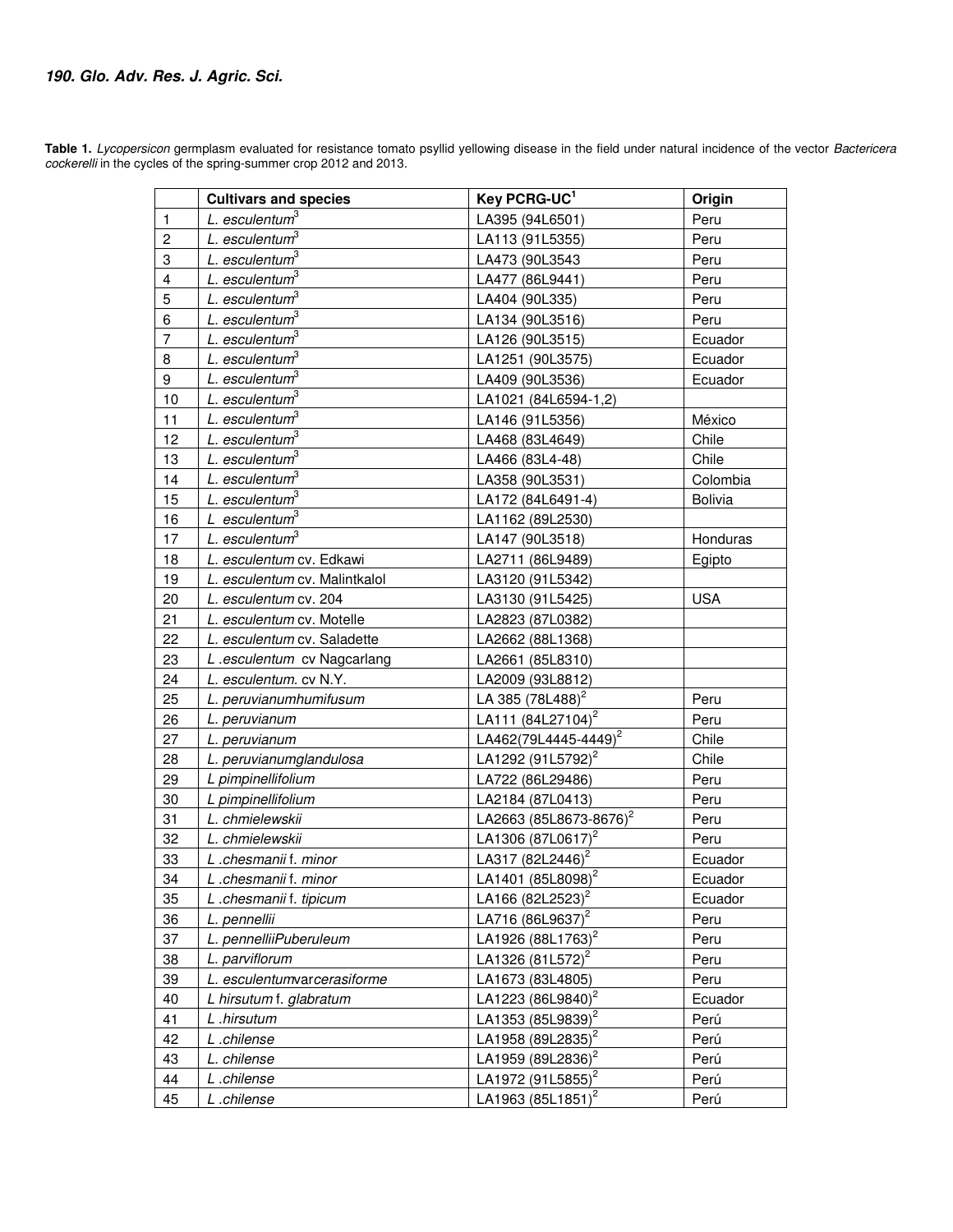| 46 | L. chilense                      | LA1965 $(8517)^2$                | Perú       |
|----|----------------------------------|----------------------------------|------------|
| 47 | L. chilense                      | LA2884 (87L588-638) <sup>2</sup> | Perú       |
| 48 | L. esculentumcv. Manapal         |                                  | <b>USA</b> |
| 49 | L.esculentumcy. Walter           |                                  | <b>USA</b> |
| 50 | L. esculentum cv. $I_3R_3$       |                                  | <b>USA</b> |
| 51 | L esculentumcy. Bonnie Best      |                                  | <b>USA</b> |
| 52 | L. esculentumcv Floradade        |                                  | <b>USA</b> |
| 53 | L. esculentumcollection Veracruz |                                  | México     |

 **Table 1 Continue** 

<sup>1</sup>Program of Conservation of Genetic Resources, University of California, Davis, Ca. <sup>2</sup>Polinization controlled, <sup>3</sup>Lycopersicon esculentum primitive cultivar

### **RESULTS AND DISCUSSION**

The results observed in 53 genotypes evaluated in both 2012 and 2013 indicate that the majority were very susceptible to the permanent disease of the tomato, by this reason we presented results only from 21 of them, which represent three levels of response to the disease. These materials showed, in the two years of evaluation, statistical differences (p≤0.05) for disease incidence and for area under disease progress curve (AUDPC), showing a tendency to behave in the same way in the two years, so their response to the disease was consistent. The final percentages of the disease and the values of the area under disease progress curve (AUDPC) are presented in Table 2. The lowest average percentages of the disease in the two years were obtained in  $L$ . chilense LA 1959 89L2836), L. chilense LA 1963 (88L1851) and L. chilense LA 2884 (87L588-638), which were statistically (p≤0.05) the same in the two years of evaluation. On the other hand, L. esculentum LA 404 (90L 335), L. esculentum cv. NY LA 2009 (93L8812), L. esculentum LA 468 (83L4649) and L. parviflorum LA 1326 (81L1572) presented a maximum response of 60% of disease, considered as a moderate resistance reaction between the percentages of the three previous materials of L. chilense and three materials more susceptible from 21 presented [(L. esculentumcv Floradade, L. esculentum LA 113 (91L 5355) y L. esculentum colecta Veracruz], with highest percentages of disease. By other hand, L esculentum LA 404 (90L 335) showed in 2012 only 20% of disease, being statistically equal to L. Chilense, that in 2013 had a 55% of disease, which corresponds more statistically with a higher level of susceptibility. A similar situation was observed in L. esculentum LA 358 (90L3531) whose incidence of the disease in 2013 was 56%, but in 2012 was 65%. The rest of the 21 materials had disease rates higher than 60%, being the most susceptible. One of the epidemiological parameters most used in the study of epiphytes and as a measure to determine levels of horizontal resistance of

plants to diseases in the field, is the determination of the area under disease progress curve (AUDPC), this parameter indicates the dynamics of an epiphyte by a single value (Simko and Hans, 2012).

The beginning of the disease in L. chilense LA 2884 (87L588-638) in the two years of evaluation was at 14 and 28 days after beginning of the disease in the most susceptible materials. In L. chilense LA 1959 (89L2836) and L. chilense LA 1963 (88L1851) were 21 and 18 days later than in susceptible materials for the same years. The disease continued to progress in all materials, only in some of them more slowly than in others until the end of the crop cycles in the two years. Figures 1-6 present the magnitudes of the areas under disease progress curves representative of the three levels of response observed.

In the reaction of the three accessions of L. chilense to the disease, two types of response to the permanent disease of the tomato can be clearly observed (Figures 1 and 2), one is the delay in the beginning of the disease of 14 and 28 days with respect to the most susceptible materials and the other, is a slow progression of the same through the cycle. This indicates two types of genetic control of the disease response operating in these materials, one of qualitative genetic nature controlled by major genes that delay the beginning of the disease and another of a quantitative nature that reduce the rate of increase of the disease once that this has begun (Van der Plank, 1984). The delay in the beginning of epiphyte also suggests the existence of a genetic variation or hostparasite genetic specialization, in the vector or agent causing of disease, which is expressed by gene-gene ratio (Flor 1956). Only these three L. chilense materials showed resistance to the disease. At the second level of response observed (Figures 3 and 4), the disease started at the same dates as in the susceptible materials with the highest incidence of disease, however, progress through the crop cycle was slow, which suggests a type of partial resistance genetically controlled by larger genes or by polygenes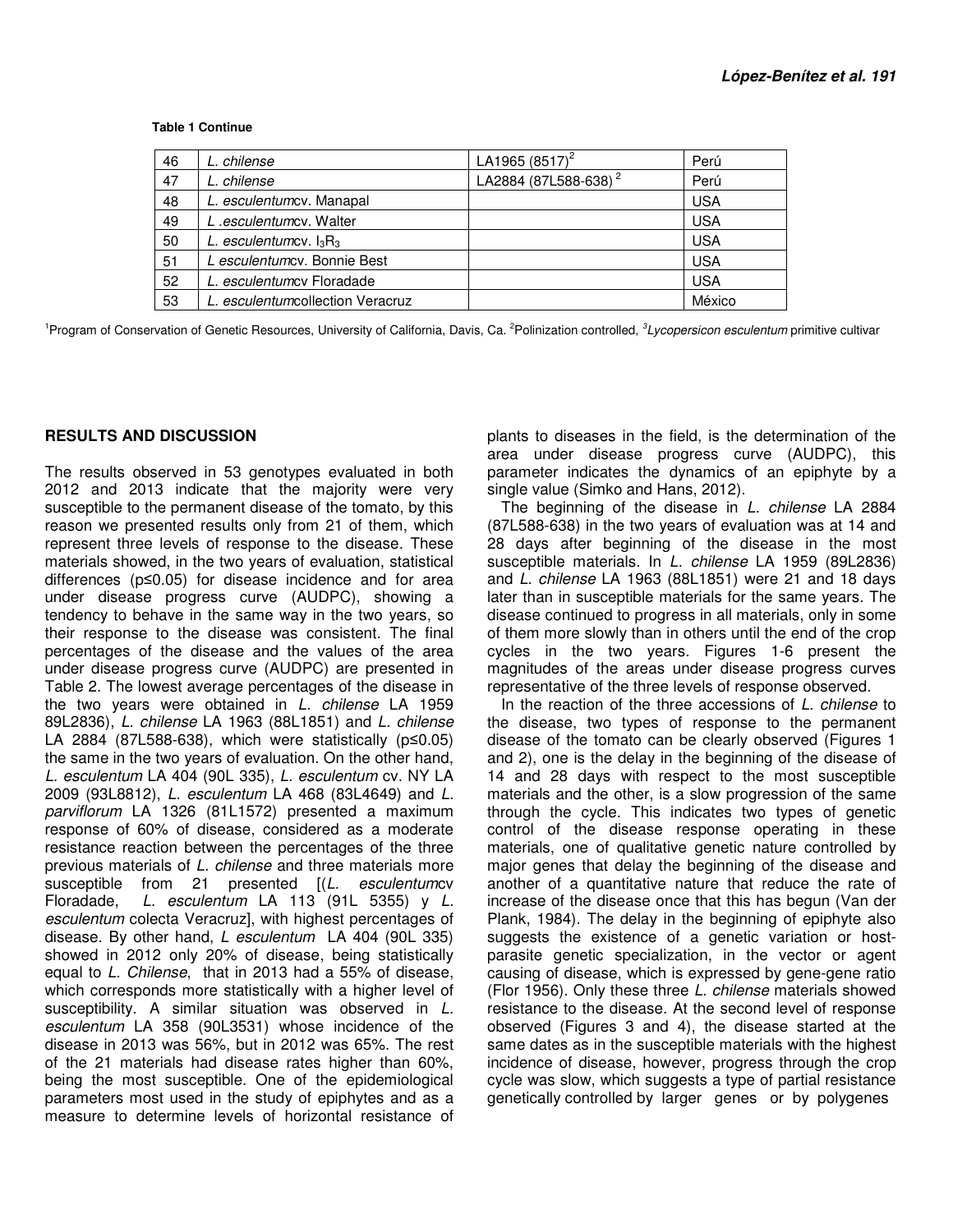| Table 2. Average percentages of tomato psyllid yellowing disease (PT) and area under disease progress curve (AUDPC) in 21 Lycopersicon germplasm     |  |  |  |  |  |
|------------------------------------------------------------------------------------------------------------------------------------------------------|--|--|--|--|--|
| materials evaluated in the field under natural incidence of the vector Bactericera cockerelli in the cycles of the spring-summer crop 2012 and 2013. |  |  |  |  |  |

| Species o Cultivar /Key PCRG-UC <sup>1</sup>      | <b>PT</b>           |                  |            | <b>AUDPC</b> |   |
|---------------------------------------------------|---------------------|------------------|------------|--------------|---|
|                                                   | 2012                | 2013             | 2012       | 2013         |   |
| L. chilenseLA1959 $(89L2836)^2$                   | 10a                 | 11a              | 105a       | 214 ab       | R |
| L. chilenseLA1963 $(88L1851)^2$                   | 15ab                | 18ab             | 172 ab     | 256 ab       | R |
| L. chilenseLA2884 (87L588-638) <sup>2</sup>       | 20ab                | $27$ bc          | 249 abcd   | 164 a        | R |
| L. esculentum <sup>3</sup> LA404 (90L 335)        | 20ab                | 55d              | $245$ abc  | 1365 defghi  | M |
| L. esculentumcv N.Y LA2009 (93L8812)              | 50cd                | 39cd             | 1120 bcd   | 872 c        | M |
| L. esculentum <sup>3</sup> LA468 (83L4649)        | 55cd                | 50de             | 1068 abcde | 1070 cde     | M |
| L. parviflorum LA1326 (81L1572) <sup>2</sup>      | 60cde               | 60efg            | 1504 e     | 1243 cdefg   | M |
| L. esculentum ${}^{3}$ LA358 (90L3531)            | 65cdef              | 56def            | 1286 cde   | 1100 cdef    | M |
| L. peruvianum LA111 (84L7104) <sup>2</sup>        | 60cde               | 63efgh           | 1260 bcde  | 1300 defgh   | S |
| L. peruvianum LA462 (79L4445-4449) <sup>2</sup>   | 65cdef              | 63efgh           | 1225 bcde  | 1553 ghijk   | S |
| L hirsutumLA 1353 $(95L3410)^2$                   | 65cdef              | 63efgh           | 1295 cde   | 1533 ghij    | S |
| L. esculentum $3$ LA146 (91L5356)                 | 75cdefa             | 69fghi           | 1627 ef    | 1300 defah   | S |
| L. pimpinellifoliun LA 722 (86L9486)              | 75cdefg             | 76ghijk          | 1400 ef    | 1960 k       | S |
| L. chmielewskii LA2663(85L8673-8676) <sup>2</sup> | 75cdefg             | 71 ghij          | 1733 ef    | 1037 cde     | S |
| L. chmielewskii LA 1306 (97L7308) <sup>2</sup>    | 75cdefa             | 71ghij           | 1374 ef    | 1070 cde     | S |
| L. esculentumcv Floradade                         | 85ef                | 100 <sub>1</sub> | 1347 cdef  | 1680 ghijk   | S |
| L. chmielewskii LA 1306 (87L0617)                 | 90fg                | 76ghijk          | 2161 ef    | 1950 kl      | S |
| L. chessmaniiminorLA317 (82L2446)                 | 90<br>fg            | 76ghijk          | 2223f      | 1255 cdefg   | S |
| L. esculentum <sup>3</sup> LA 113 (91L 5355)      | 100<br>g            | 100 <sub>1</sub> | 2187f      | 2240 k       | S |
| L. pimpinellifoliun LA 2184 (87L0413)             | 100<br>$\mathbf{q}$ | 100 <sub>1</sub> | 1880 ef    | 2010 k       | S |
| L. esculentumcollection Veracruz                  | 100<br>g            | 100 <sub>1</sub> | 2275f      | 2100 k       | S |
| DMS $_{0.05}$                                     | 29                  | 18               | 1112       | 371          |   |

Quantities followed by the same letters are not significantly different,<br>California, <sup>2</sup>Polinization controlled, <sup>3</sup>Lycopersicon esculentum primitive o = Reaction to disease, R = Resistant, M = Medium resistant, S = Susceptible. by the same letters are not significantly different, <sup>1</sup>Program of Conservation of Genetic Resources, University of California, Davis, primitive cultivar, PT = Permanent tomato, AUDPC = Area under disease progress curve, E



Figure 1. Disease progress curve of the tomato psyllid yellowing disease of three resistant materials of Lycopersion chilense under natural incidence of the vector Bactericera cockerelli. Spring-Summer 2012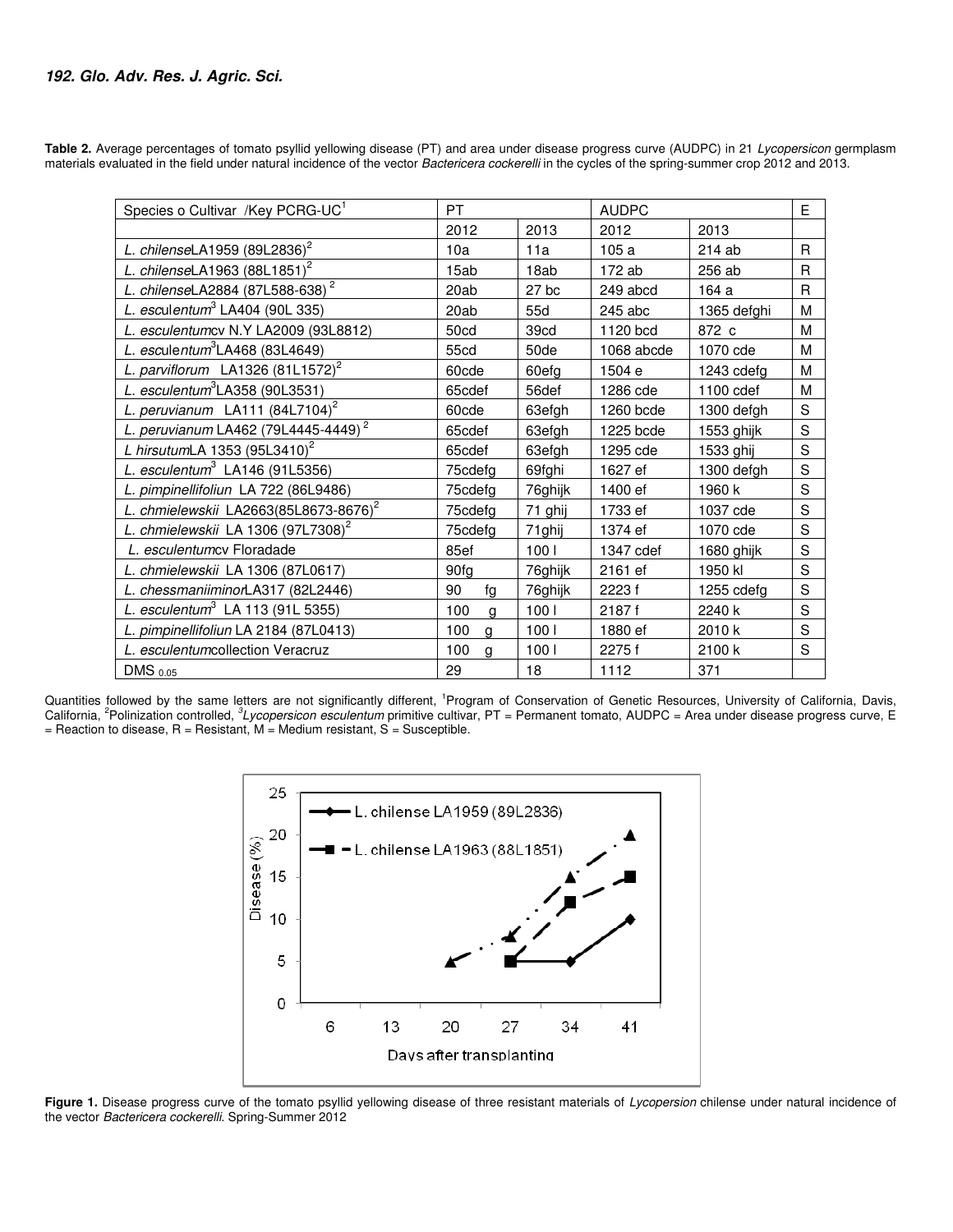

Figure 2. Disease progress curve of the tomato psyllid yellowing disease of three resistant materials of Lycopersiconchilense under natural incidence of the vector Bactericera cockerelli. Spring-Summer 2013



Figure 3. Disease progress curve of the tomato psyllid yellowing disease of four moderately resistant materials of Lycopersicon under natural incidence of the vector Bactericera cockerelli. Spring-Summer 2012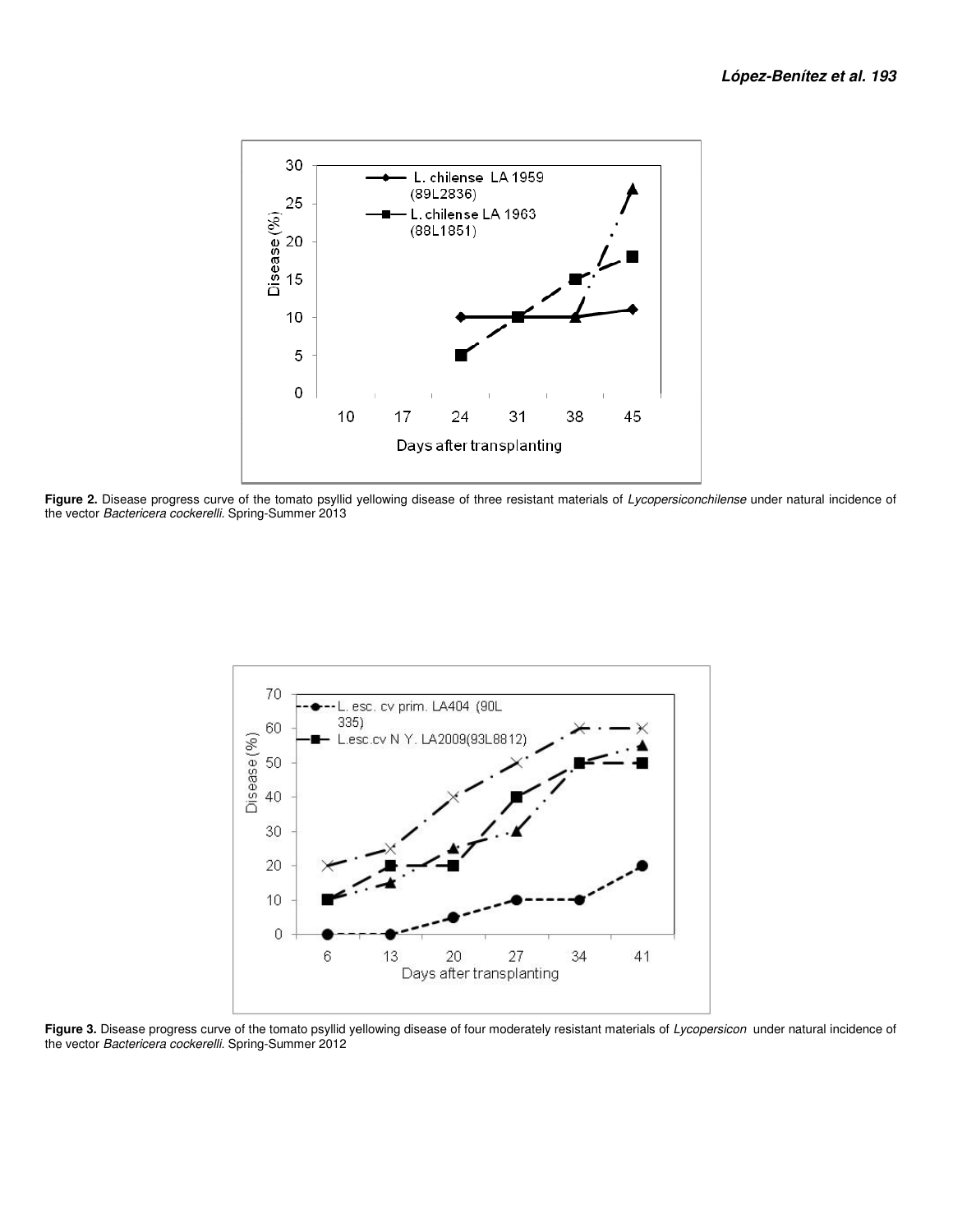

Figure 4. Disease progress curve of the tomato psyllid yellowing disease of four moderately resistant materials of Lycopersicon under natural incidence of the vector Bactericera cockerelli. 2013



Figure 5. Disease progress curve of the tomato psyllid yelloiwing disease of three susceptible materials of Lycopersicon under natural incidence of the vector Bactericera cockerelli. Spring-Summer 2012

(Ashkani et al., 2015). These materials were considered to be moderately resistant.

In the rest of the 21 materials with the highest incidence of disease within this group (Figures 5 and 6), according to the starting of the disease, they lack major genes for vertical resistance and are classified as susceptible. However, statistical differences (p≤0.05) were observed among them for disease, indicating a different response in the development of the disease suggesting different levels of quantitative resistance (Van der Plank, 1984). According

2015). These materials were considered to to Simko and Hans (2012), the lowest values correspond to the materials with lower includes the 21 materials with the highest incidence disease, that is to say with a higher level correspond to the materials with lower incidence of disease, that is to say with a higher level of resistance, so that L. chilense LA 1959 (89L2836), L. chilense LA 1963 ( 88L1851) and L. chilense LA 2884 (87L588 (87L588-638) are considered to have a higher level of resistance to permanent tomato disease, as they were statistically equal (p≤0.05) with each other in both the mean final percentage considered to have a higher level of resistance to<br>permanent tomato disease, as they were statistically equal<br>( $p \le 0.05$ ) with each other in both the mean final percentage<br>of the disease and in the area under the curve o development. However, although L. esculentum LA404 to Simko and Hans (2012), the lowest values of AUDPC to the materials with lower incidence of<br>is to say with a higher level of resistance, so<br>se LA 1959 (89L2836), L. chilense LA 1963 (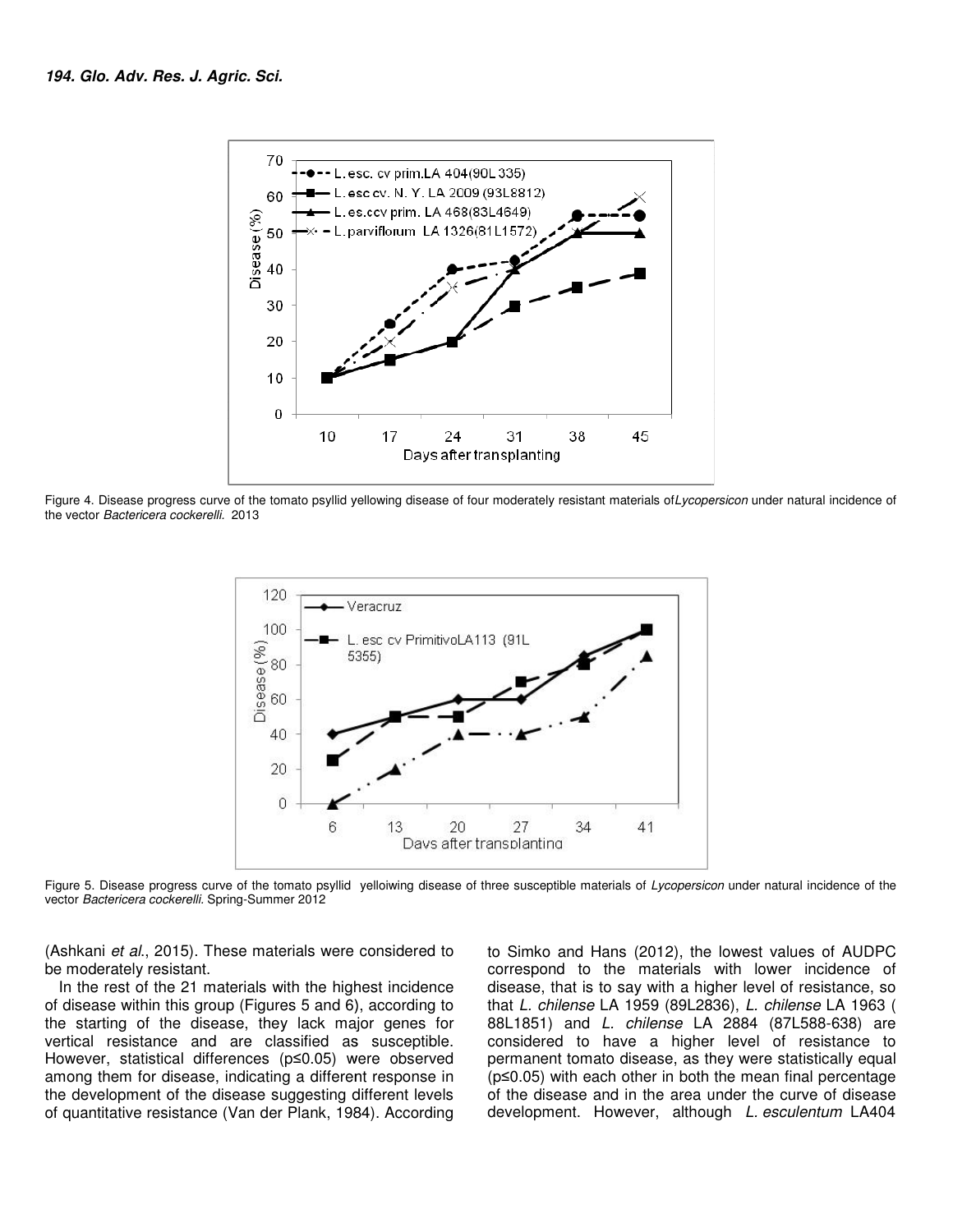

Figure 6. Disease progress curve of the tomato psyllid yellowing disease of three susceptible de Lycopersicon under natural incidence of the vector Bactericera cockerelli. Spring-Summer 2013

Corresponding Author's E-mail: gayosso\_0188@yahoo.com.mx

(90L 335) in 2012 showed a relatively low disease level, (90L 335) in 2012 showed a relatively low disease level,<br>being statistically equal (p≤0.05) to *L. chilense* accessions, in 2013 showed a higher level of disease, which should be in 2013 showed a higher level of disease, which should be<br>considered more real. A similar situation was found in L. esculentum cv NY LA2009 (93L8812) which presented in 2013 a relatively low level of disease that placed it statistically equal (p≤0.05) to *L. chilense* LA 2884 (87L588-638), but in 2012, was significantly more susceptible than this. *m* cv NY LA2009 (93L8812) which presented in<br>relatively low level of disease that placed it<br>y equal (p≤0.05) to *L. chilense* LA 2884 (87L588-

Considering the progression of the disease through the cycle in the two years  $L$ . esculentum LA 404 (90L 335),  $L$ . esculentum cv. N.Y. LA 2009 (93L8812), L. esculentum LA 468 (83L4649) and L. parviflorum LA 1326 (81L1572) have partial resistance (Van der Plank 1984), because although the disease was initially observed, its development was slow through of crop cycles (Figures 3 and 4) indicating that the resistance should be expressed in terms of the rate of increase of the disease and not by the absence or magnitude of its symptoms (Haynes and Weingartner, 2004). L. esculentum cv Floradade, L. esculentum LA 113 (91L 5355) and L. esculentum collection Veracruz are three of the materials with the highest average final levels of disease in the two years and consequently with the largest areas under the curve progress of the disease (Figures 5 and 6). but in 2012, was significantly more susceptible than<br>sidering the progression of the disease through the<br>in the two years L. esculentum LA 404 (90L 335), L. through of crop cycles (Figures 3 and 4) indica<br>the resistance should be expressed in terms of<br>of increase of the disease and not by the absence culentum collection Veracruz are<br>ith the highest average final levels<br>years and consequently with the<br>e curve progress of the disease<br>guy (2014) in a study where they<br>Solanum habrochaites (PI127826),

Levy and Tamborindeguy (2014) in a study where they tested the resistance of Solanum habrochaites (PI127826), to psilido Bactericera cockerelli observed a lower rate of bacterial transmission compared to S. lycopersicum.

### **Inheritance of resistance**

From the crosses, only F1 and F2 seeds were obtained of From the crosses, only F1 and F2 seeds were obtained of L. esculentum cv Floradade X L. hirsutum LA 1353 (85L9839), L. esculentum cv Floradade X L. esculentum LA 113 (91L5355), L. esculentum cv Floradade X L. esculentum LA 358 (90L3531) and L. esculentum col. Veracruz X L. esculentum LA 113 (91L5355). All of these materials were susceptible; however, L. hirsutum LA 1353 (85L9839) and L. esculentum LA 358 (90L3531) parents had average disease levels ranging from 56 to 65% for the years 2012 and 2013, which did not indicate complete susceptibility but partial resistance. The cultivars Floradade and Veracruz proved to be the most susceptible. Although (85L9839) and *L. esculentum* LA 358 (90L3531) parents had average disease levels ranging from 56 to 65% for the years 2012 and 2013, which did not indicate complete susceptibility but partial resistance. The cultivars Fl the plants of the crosses between the susceptible parent the plants of the crosses between the susceptible parent<br>Floradade by the partially resistant parents *L. hirsutum* LA 1353 (85L9839 and L. esculentum LA 358 (90L3531) showed in both cases proportions phenotypes of resistant plants: susceptible to 1:15, which are consistent with the hypothesis that the partial resistance shown in L. hirsutum LA 1353 (85L9839) and in *L. esculentum* LA 358 (90L3531) is controlled by two duplicate homozygous genes in recessive condition. This type of genetic control of resistance has been described by (Van der Plank 1984, (90L3531) is controlled by two duplicate homozygous<br>genes in recessive condition. This type of genetic control of<br>resistance has been described by (Van der Plank 1984,<br>Troch *et al.*, 2013, Rosa *et al.*, 2016.) Other rese have also described this type of recessive gene action for have also described this type of recessive gene action for<br>other host pathogen interactions (Zenbayashi-Sawata et al., 2005, Neupane et al., 2007, Sun Hee et al., 2013). The both cases proportions phenotypes of resistant<br>ceptible to 1:15, which are consistent with the<br>that the partial resistance shown in *L. hirsutum*